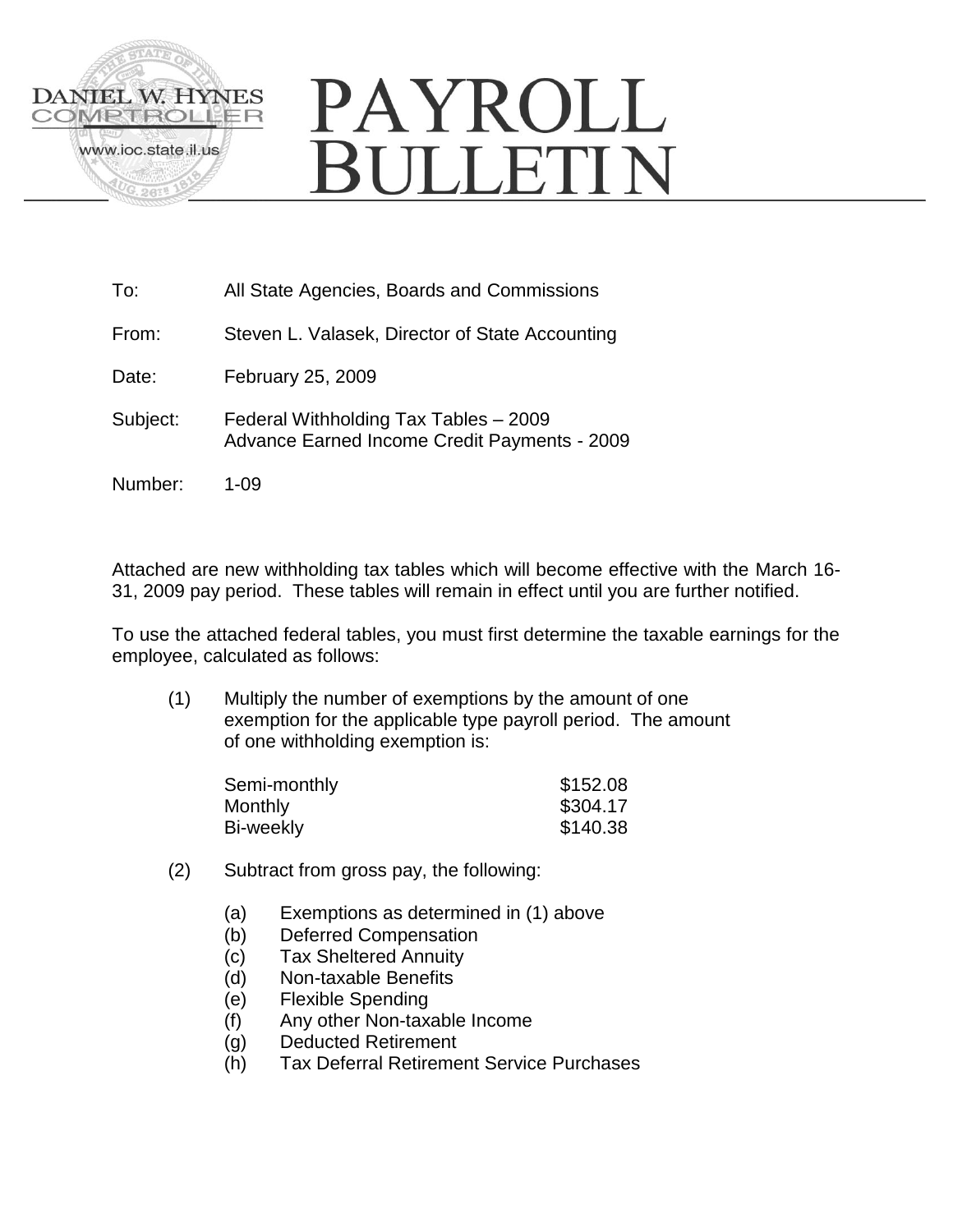- (3) Add any other compensation subject to withholding.
- (4) Determine the amount to be withheld from the appropriate percentage withholding table (page 3).
- (5) Example:

| (a) | Gross pay, semi monthly                                                    | \$2,000.00 |
|-----|----------------------------------------------------------------------------|------------|
| (b) | Less exemptions (married with 5<br>exemptions) $$152.08 \times 5 = 760.40$ | 760.40     |
| (c) | Less: deductions described in<br>$2(b)$ through $(h)$ page 1               | 75.16      |
| (d) | Plus: Other Compensation subject<br>to withholding                         | 35.00      |
| (e) | <b>Taxable Gross</b>                                                       | \$1,199.44 |
| (f) | Tax on \$1,199.44 from semi-monthly<br>married table on page 3.            |            |
|     |                                                                            |            |

\$1,199.44 -1,019.00  $$180.44 \times 15\%$  & 36.30 = \$ 63.37

Page 4 shows the 2009 tables for calculating the Advance Payments of Earned Income Credit.

Agencies may access this and other Payroll, SAMS and Accounting Bulletins on the Comptroller's website at [www.ioc.state.il.us](http://www.ioc.state.il.us/) under Resource Library.

If you have any questions regarding this bulletin or the attached tax tables, please contact our payroll office at (217) 782-4758.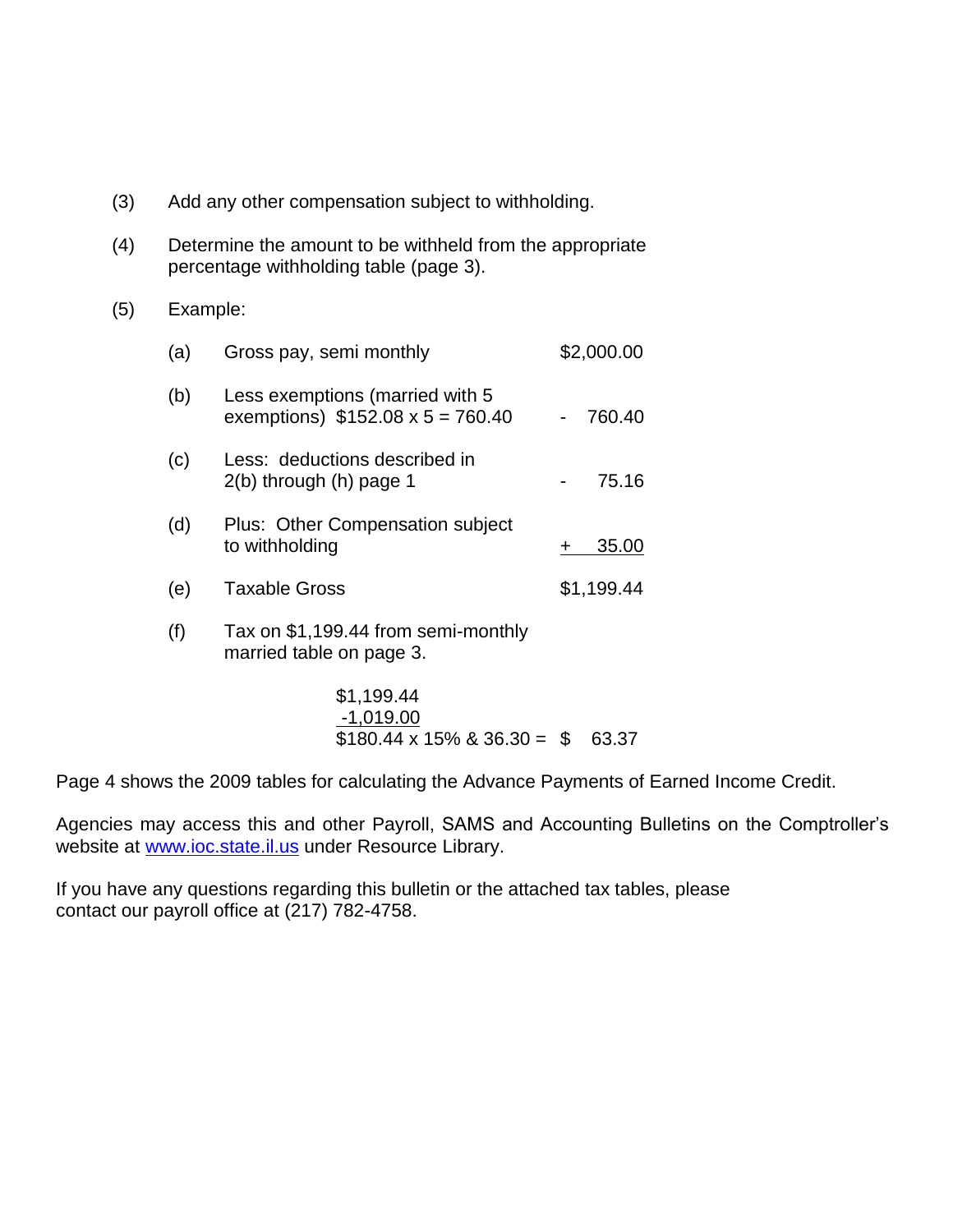# Tables for Percentage Method of Withholding

in<br>Albert Barbara

(For Wages Paid Through December 2009)

| (a) SINGLE person (including head of household)-<br>If the amount of wages (after<br>subtracting withholding<br>The amount of income tax<br>allowances) is:<br>to withhold is:<br>Not over \$276 \$0 |                                  |                 |          | (b) MARRIED person-<br>If the amount of wages (after<br>subtracting withholding<br>allowances) is:<br>Not over \$606<br>. \$0 | The amount of income<br>tax to withhold is: |                 |
|------------------------------------------------------------------------------------------------------------------------------------------------------------------------------------------------------|----------------------------------|-----------------|----------|-------------------------------------------------------------------------------------------------------------------------------|---------------------------------------------|-----------------|
| $Over-$                                                                                                                                                                                              | But not over-                    | of excess over- | $Over-$  | But not over-                                                                                                                 |                                             | of excess over- |
| \$276                                                                                                                                                                                                | $-$ \$400 $$ 10%                 | $-$ \$276       | \$606    | $-$ \$940 $\dots$ 10%                                                                                                         |                                             | $-$ \$606       |
| \$400                                                                                                                                                                                                | $-$ \$1,392 \$12.40 plus 15%     | $-$ \$400       | \$940    | $-$ \$2.910                                                                                                                   | .\$33.40 plus 15%                           | $-$ \$940       |
| \$1,392                                                                                                                                                                                              | $-$ \$2,559 \$161.20 plus 25%    | $-51,392$       | \$2,910  |                                                                                                                               | $-$ \$4.543 \$328.90 plus 25%               | $-$ \$2,910     |
| \$2,559                                                                                                                                                                                              | $-$ \$6,677 \$452.95 plus 28%    | $-$ \$2,559     | \$4,543  | $-$ \$8.331                                                                                                                   | $\ldots$ \$737.15 plus 28%                  | $-54.543$       |
| \$6,677                                                                                                                                                                                              | $-$ \$14,423 \$1,605.99 plus 33% | $-$ \$6,677     | \$8,331  | $-$ \$14,642                                                                                                                  | $\ldots$ \$1,797.79 plus 33%                | $-$ \$8.331     |
|                                                                                                                                                                                                      | $$14,423$ \$4,162.17 plus 35%    | $- $14,423$     | \$14,642 | . \$3,880.42 plus 35%                                                                                                         |                                             | $-514,642$      |
|                                                                                                                                                                                                      |                                  |                 |          |                                                                                                                               |                                             |                 |

## **TABLE 1-BIWEEKLY Payroll Period**

# TABLE 2-SEMIMONTHLY Payroll Period

| (a) SINGLE person (including head of household)-                                                                           |                       |                                  |                 |                                                                                                                            | (b) MARRIED person- |                                                   |                 |
|----------------------------------------------------------------------------------------------------------------------------|-----------------------|----------------------------------|-----------------|----------------------------------------------------------------------------------------------------------------------------|---------------------|---------------------------------------------------|-----------------|
| If the amount of wages (after<br>subtracting withholding<br>The amount of income tax<br>allowances) is:<br>to withhold is: |                       |                                  |                 | If the amount of wages (after<br>The amount of income<br>subtracting withholding<br>tax to withhold is:<br>allowances) is: |                     |                                                   |                 |
|                                                                                                                            | Not over \$299 \$0    |                                  |                 |                                                                                                                            | Not over \$656 \$0  |                                                   |                 |
| $Over-$                                                                                                                    | But not over-         |                                  | of excess over- | $Over-$                                                                                                                    | But not over-       |                                                   | of excess over- |
| \$299                                                                                                                      | $-$ \$433 $\dots$ 10% |                                  | $-$ \$299       | \$656                                                                                                                      | $-51.019$           | $\dots$ 10%                                       | $-$ \$656       |
| \$433                                                                                                                      |                       | $-$ \$1,508 \$13.40 plus 15%     | $-5433$         | \$1,019                                                                                                                    |                     | $-$ \$3,152 \$36.30 plus 15%                      | $-51,019$       |
| \$1,508                                                                                                                    |                       | $-$ \$2,772 \$174.65 plus 25%    | $-$ \$1,508     | \$3.152                                                                                                                    |                     | $-$ \$4.922 \$356.25 plus 25%                     | $-53,152$       |
| \$2,772                                                                                                                    | $-57.233$             | $\ldots$ \$490.65 plus 28%       | $-$ \$2.772     | \$4,922                                                                                                                    |                     | $-$ \$9.025 \$798.75 plus 28%                     | $-54,922$       |
| \$7,233                                                                                                                    |                       | $-$ \$15,625 \$1,739.73 plus 33% | $-57.233$       | \$9,025                                                                                                                    | $-$ \$15,863        | $$ \$1,947.59 plus 33%                            | $-$ \$9,025     |
|                                                                                                                            |                       | $$15,625$ \$4,509.09 plus 35%    | $-$ \$15,625    | \$15,863                                                                                                                   |                     | $\ldots \ldots \ldots \ldots$ \$4,204.13 plus 35% | $-$ \$15,863    |

# **TABLE 3-MONTHLY Payroll Period**

(a) SINGLE person (including head of household)-

#### (b) MARRIED person-

 $\bar{a}$ 

| If the amount of wages (after<br>subtracting withholding<br>The amount of income tax<br>allowances) is:<br>to withhold is: |                       |                                           |                 | subtracting withholding<br>allowances) is: | If the amount of wages (after | The amount of income<br>tax to withhold is: |                 |
|----------------------------------------------------------------------------------------------------------------------------|-----------------------|-------------------------------------------|-----------------|--------------------------------------------|-------------------------------|---------------------------------------------|-----------------|
| Not over \$598 \$0                                                                                                         |                       |                                           |                 |                                            | Not over \$1,313 \$0          |                                             |                 |
| $Over-$                                                                                                                    | But not over-         |                                           | of excess over- | Over-                                      | But not over-                 |                                             | of excess over- |
| \$598                                                                                                                      | $-$ \$867 $\dots$ 10% |                                           | $-$ \$598       | \$1,313                                    | $-$ \$2.038 $\dots$ 10%       |                                             | $-51,313$       |
| \$867                                                                                                                      |                       | $-$ \$3,017 \$26.90 plus 15%              | $-$ \$867       | \$2,038                                    |                               | $-$ \$6,304 \$72.50 plus 15%                | $-$ \$2,038     |
| \$3,017                                                                                                                    |                       | $-$ \$5,544 \$349.40 plus 25%             | $-$ \$3,017     | \$6,304                                    |                               | $-$ \$9,844 \$712.40 plus 25%               | $-$ \$6,304     |
| \$5,544                                                                                                                    |                       | $-$ \$14,467 \$981.15 plus 28%            | $-$ \$5,544     | \$9,844                                    |                               | $-$ \$18,050 \$1,597.40 plus 28%            | $-$ \$9.844     |
| \$14,467                                                                                                                   |                       | $-$ \$31,250 $\ldots$ \$3,479.59 plus 33% | $-$ \$14,467    | \$18,050                                   |                               | $-$ \$31,725 \$3,895.08 plus 33%            | $- $18,050$     |
|                                                                                                                            |                       | \$31,250 \$9,017.98 plus 35%              | $-$ \$31,250    | \$31,725                                   |                               | . \$8,407.83 plus 35%                       | $-531,725$      |